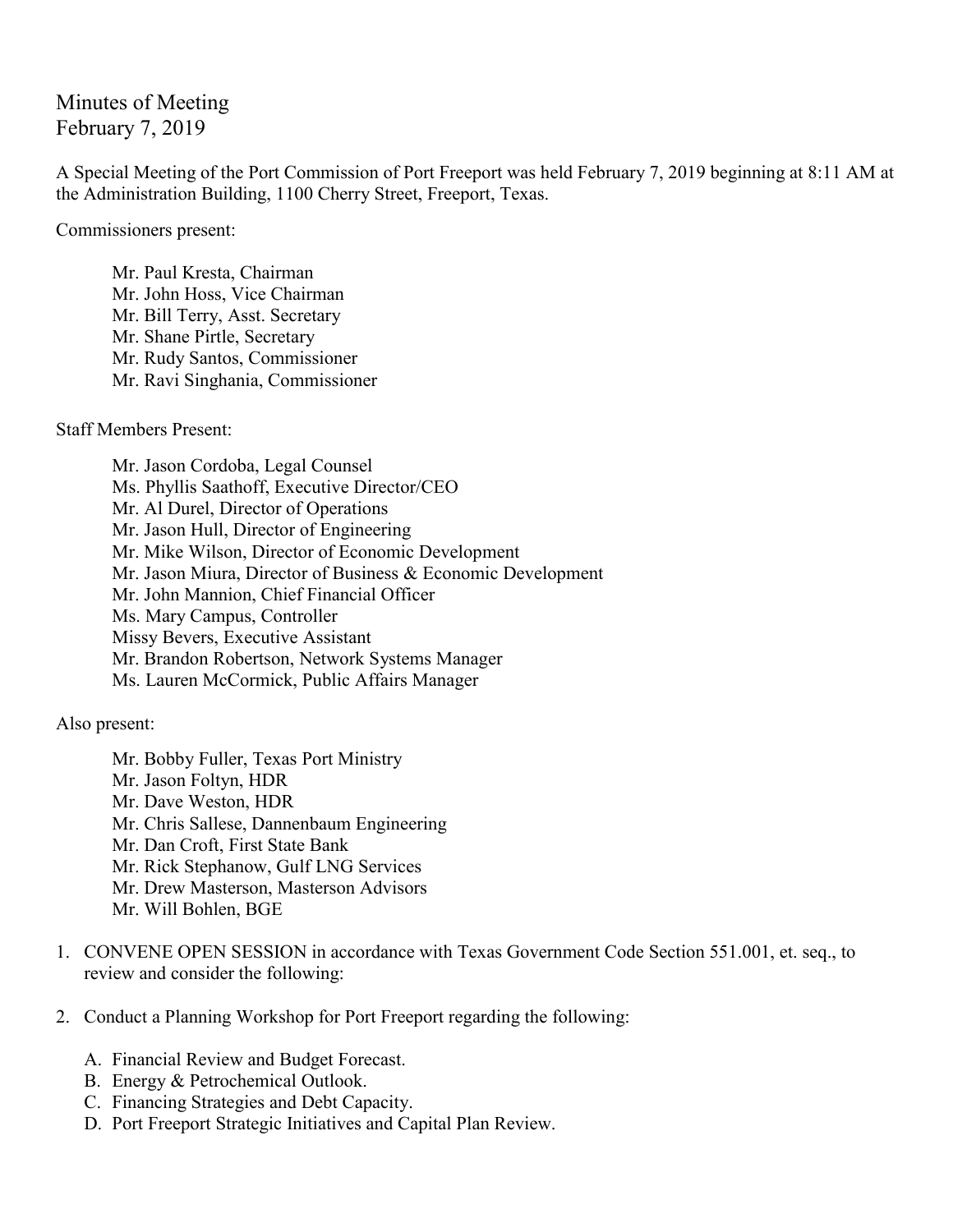Mr. Mannion started the workshop by giving a 1<sup>st</sup> Quarter financial update and capital plan overview.

Mr. Wilson gave a brief overview and update to the Board on energy and petrochemical outlook covering Texas crude oil production and pipeline infrastructure, and including the projected growth expected in the U.S. for natural gas and U.S. crude oil. Additionally, Mr. Wilson discussed the resin exports growth with shale oil and gas and in particular the surge in polyethylene export with the Port's local partners and potential logistics issues associated with the growth.

Mr. Mannion gave a presentation regarding a plan for general obligation bond financing associated with the channel project. He reviewed the \$130 million bond package approved by the voters in May 2018 and the updated forecast for expiring tax abatements. The Port's tax rate will be held at \$0.0401 and the bonds issued over time. The first issue will be this summer to fund channel improvements that will begin late 2019 or January 2020. The proceeds from the general obligation bond financing can only be used for the Freeport Harbor Channel Improvement Project.

Mr. Mannion also gave a presentation regarding a plan for revenue bond financing for the Port's strategic initiatives for shore-side infrastructure projects. The financing plans demonstrate the Port can finance the planned expansion projects and maintain required debt coverage ratios.

Mr. Hull gave a presentation and update to the Board on the timeline for the Freeport Harbor Channel Improvement Project. Reach 3 is estimated to be a \$12 million project and is scheduled to bid in October 2019 and begin in in January 2020. Reach 3 is also known as the Lower Stauffer Channel in front of Berth 7. The federal levee stabilization project is scheduled to begin late 2019 at an estimated \$28 million with completion in May 2020. Reach 2 will begin in June 2020 and is scheduled for completion December 2020 at an estimated \$32.3 million. Contracts in 2021 include dredging 1/2 outer channel, creation of placement area #8 and easement, wetlands mitigation on placement area #8. 2022 proposed projects include dredging the other ½ outer channel and jetty channel, Stauffer channel, upper TB and Brazosport TB. The dredging of the lower TB and Brazosport TB will take place in 2023.

- 3. EXECUTIVE SESSION in accordance with Subchapter D of the Open Meetings Act, Texas Government Code Section 551.001, et. seq., to review and consider the following:
	- A. Under authority of Section 551.072 (Deliberation of Real Property) for discussion regarding:
		- 1. The potential purchase, exchange, lease or value of real property located at Port Freeport, including but not limited to the real property located at and contiguous to Berths 1, 2, 5 and 7.
		- 2. Discussion regarding the potential exchange, lease or value of real property located in Freeport, Texas, including but not limited to the area known as the East End of Freeport and bordered by or adjacent to the following streets: FM 1495; East 2<sup>nd</sup> Street; Terminal Street and East 8<sup>th</sup> Street in Freeport, Texas.
		- 3. The potential exchange, lease, or value of real property located at Port Freeport, including but not limited to Parcel 14.